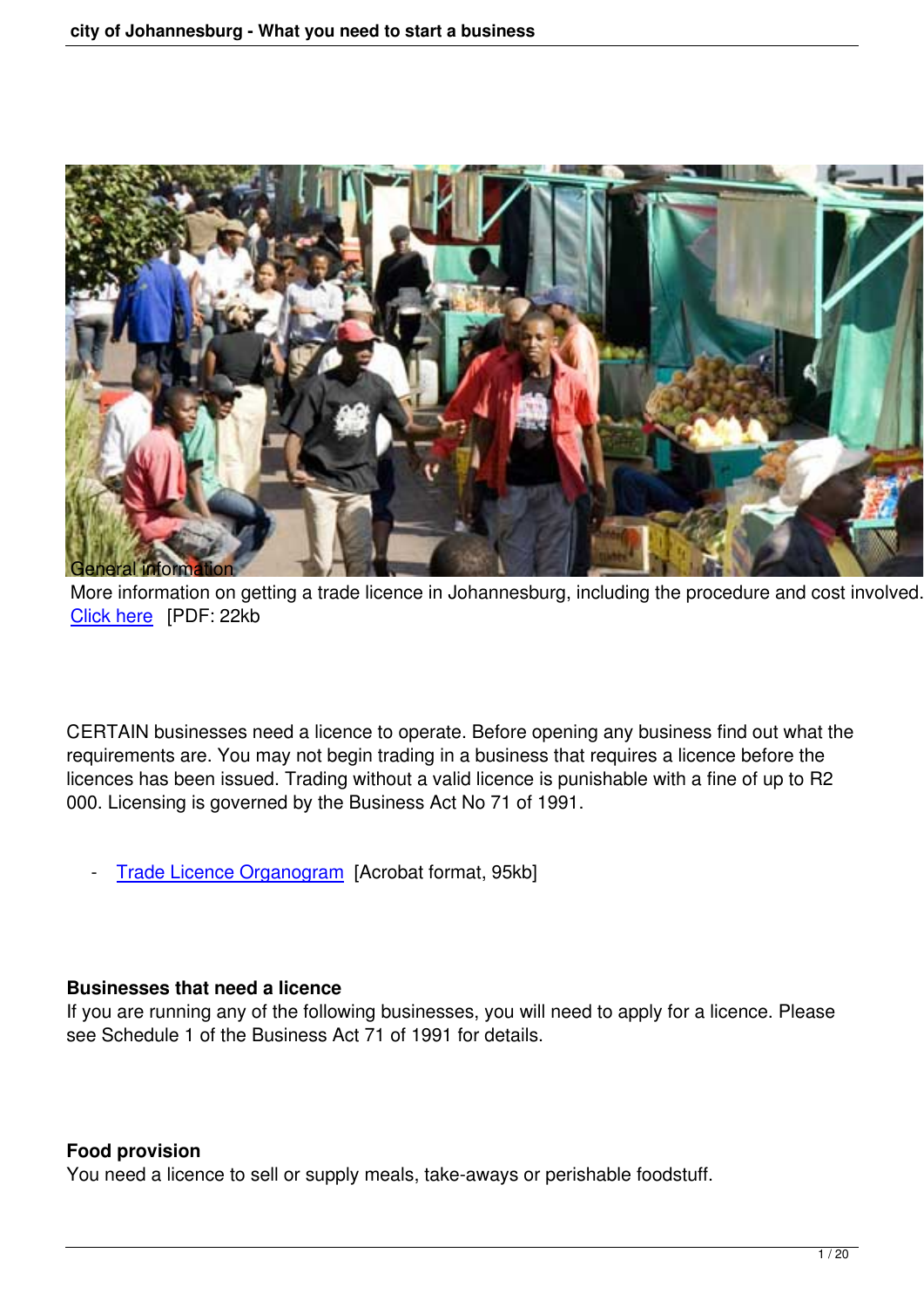#### **Health and entertainment facilities**

You need a licence for:

- Turkish baths, saunas and health baths;
- massage or infra-red treatments;
- male and female escorts;
- three or more slot machines and electronic games;
- three or more snooker or billiard tables;
- nightclubs and discotheques, where live or loud music is played;
- cinemas and theatres; and
- adult premises.

#### **Hawkers**

-

If you are a hawker selling food and meals, which you take from place to place or sell from a vehicle, you need to have a licence.

To run a business in Johannesburg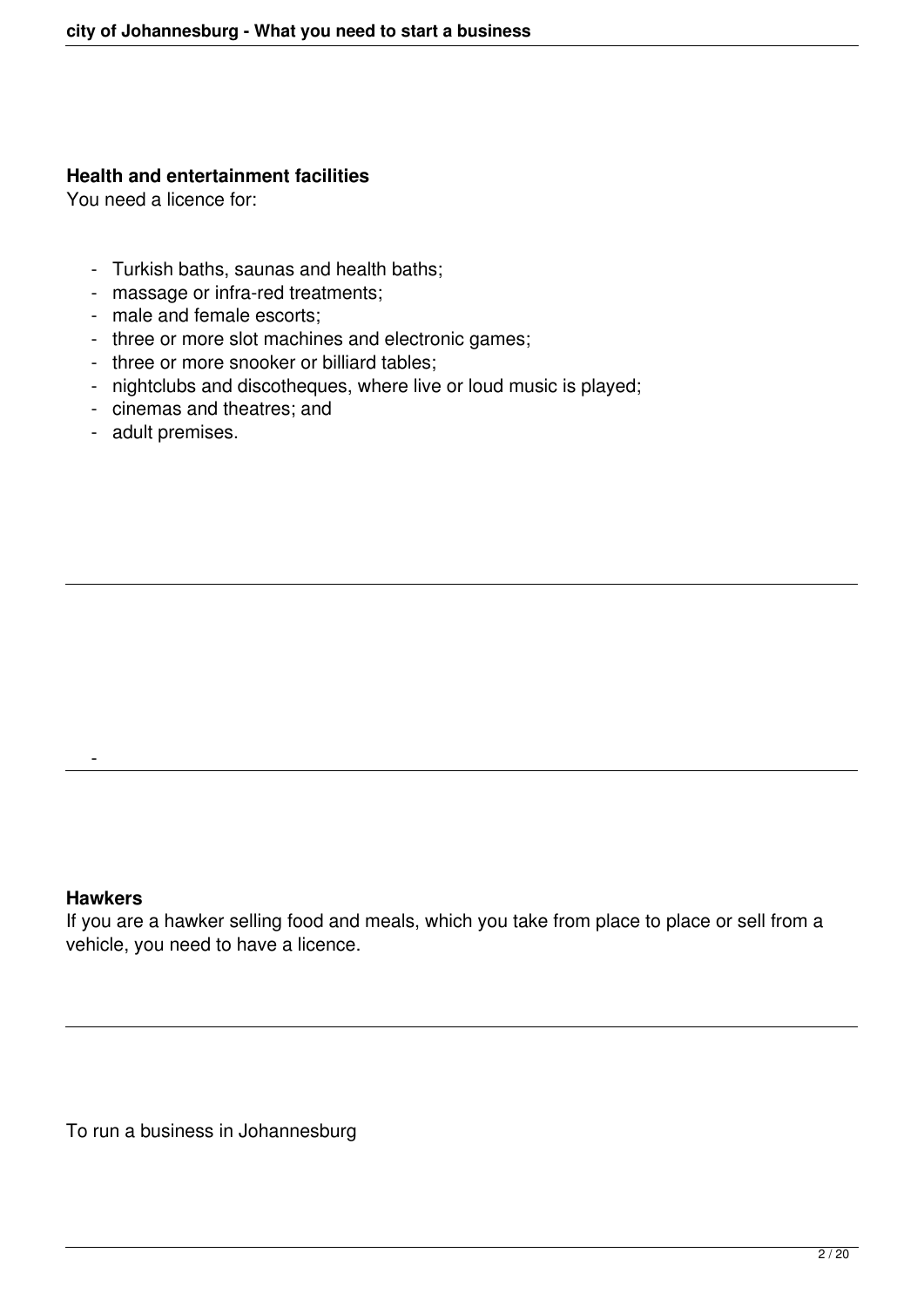You will need to apply for a licence from the City's Trade Licence Department.

In addition, you will need to pay a once-off application fee.

Once the documentation is completed, the application will be forwarded to five departments to check that the City requirements are met:

- Environmental health
- Noise and air pollution control
- Public safety
- Urban planning
- Building control

An inspection is carried out of the premises by the departments concerned.

Only when all departments have retuned favorable reports and recommend approval the trade license will be issued

# **Applying for a licence**

Complete an [RP1 form](http://www.joburg-archive.co.za/business/Application.pdf) , which can be downloaded or collected from one of the [regional](index.php?option=com_content&view=article&id=416&catid=30&Itemid=58#bizlicoffices) [offices](index.php?option=com_content&view=article&id=416&catid=30&Itemid=58#bizlicoffices) .

This form then needs to be returned with all the necessary supporting documentation:

 - In case of a company, close corporation or partnership a copy of the company certificate and list of directors is required

 - Identity documents for all directors and partners, including that of the manager or person in charge

- Copy of liquor licence
- Copy of menu in the case of a food trader
- Copy of SARS tax certificate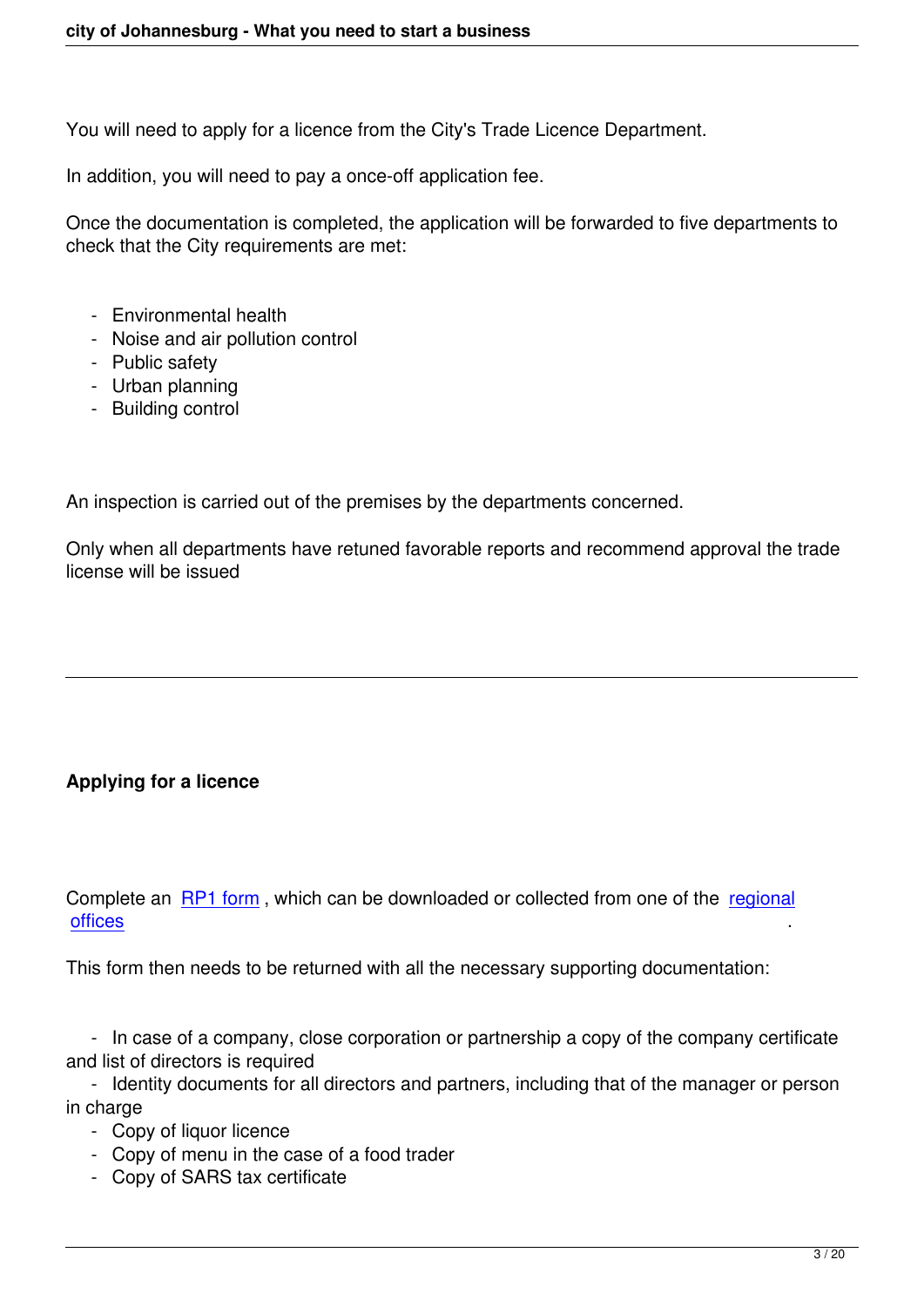- Copy of approved building layout plan
- Zoning certificate

A once-off fee is payable at the Business Licence Office when lodging your application. Please note, however, that cheques cannot be accepted by Licensing Officers, but can be paid at a council [pay point](index.php?option=com_content&task=view&id=2636&Itemid=168) on vote no. 035922517485339.

Once this is done all the documents can be handed in at the Office of Inspectorate: Environmental Health Building

Cnr Avon Street & Main Reef Road

Longdale (Opposite the Langlaagte SAPS)

Office hours:  $7am - 10$  am and  $3pm - 3.30pm$ 

If reports received from the departments indicate that other requirements need to be satisfied, the Trade Licence Department will send a notice to the applicant. The applicant must comply with the requirements and then arrange a re-inspection with the officer concerned.

The licence will be issued only once all five departments have returned a recommendation for approval.

Note that a trade licence or application cannot be transferred with a change of ownership. A business licence can be withdrawn or suspended if there is a failure to comply with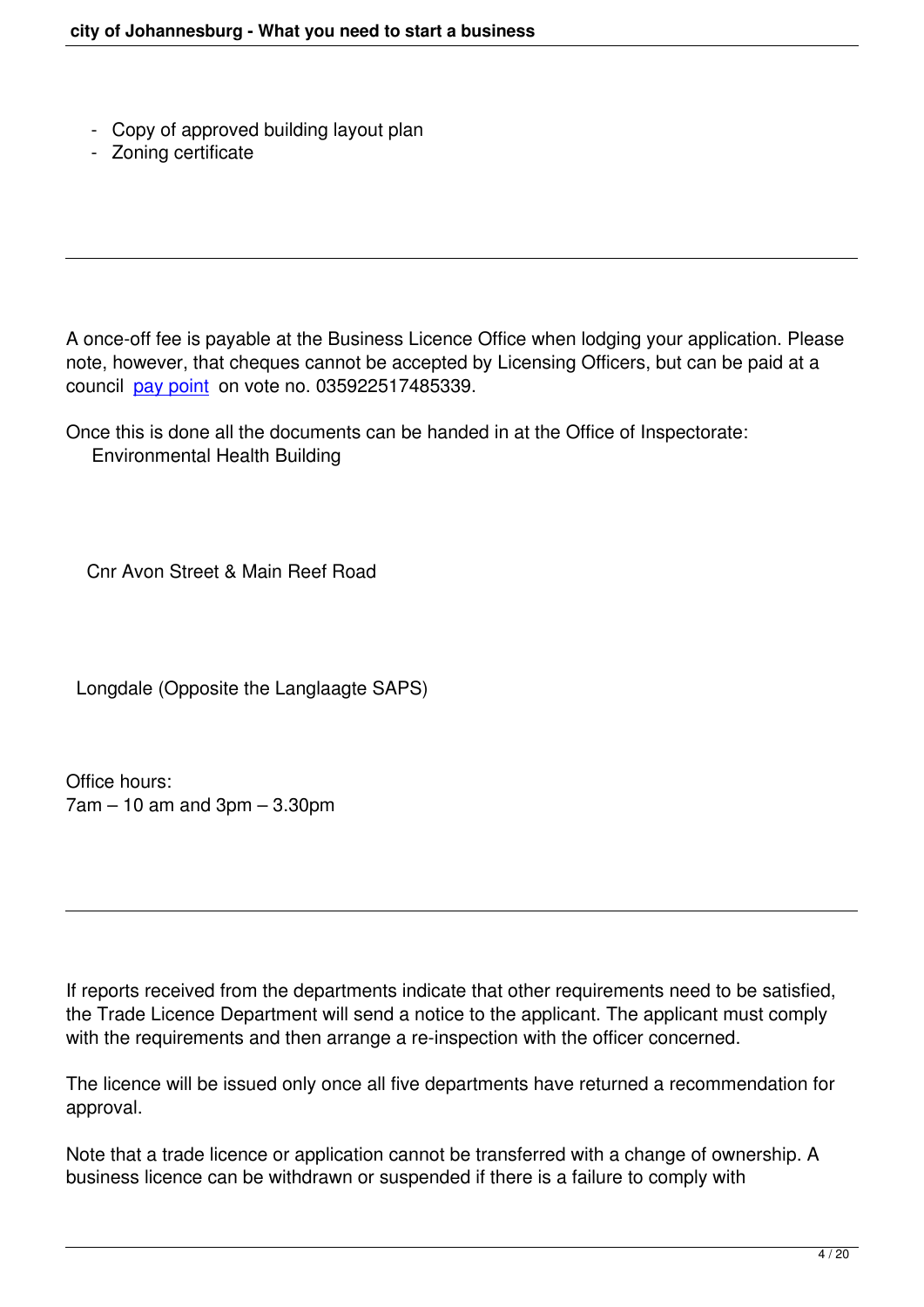endorsements.

## **Enquiries:**

Harold Mashapa (Business Licence Officer) Tel: 011 226 8327 Fax: 011 474 6707 Email: [haroldm@joburg.org.za](mailto:haroldm@joburg.org.za)

Inspection of premises The following departments will do an inspection and will issue a recommendation after an inspection at your business has been done. Contact these departments for more information:

1. ENVIRONMENTAL HEALTH SERVICES A Motsuki, F Visser or H Steenkamp

Environmental Health Building

Cnr Avon Street & Main Reef Road, Longdale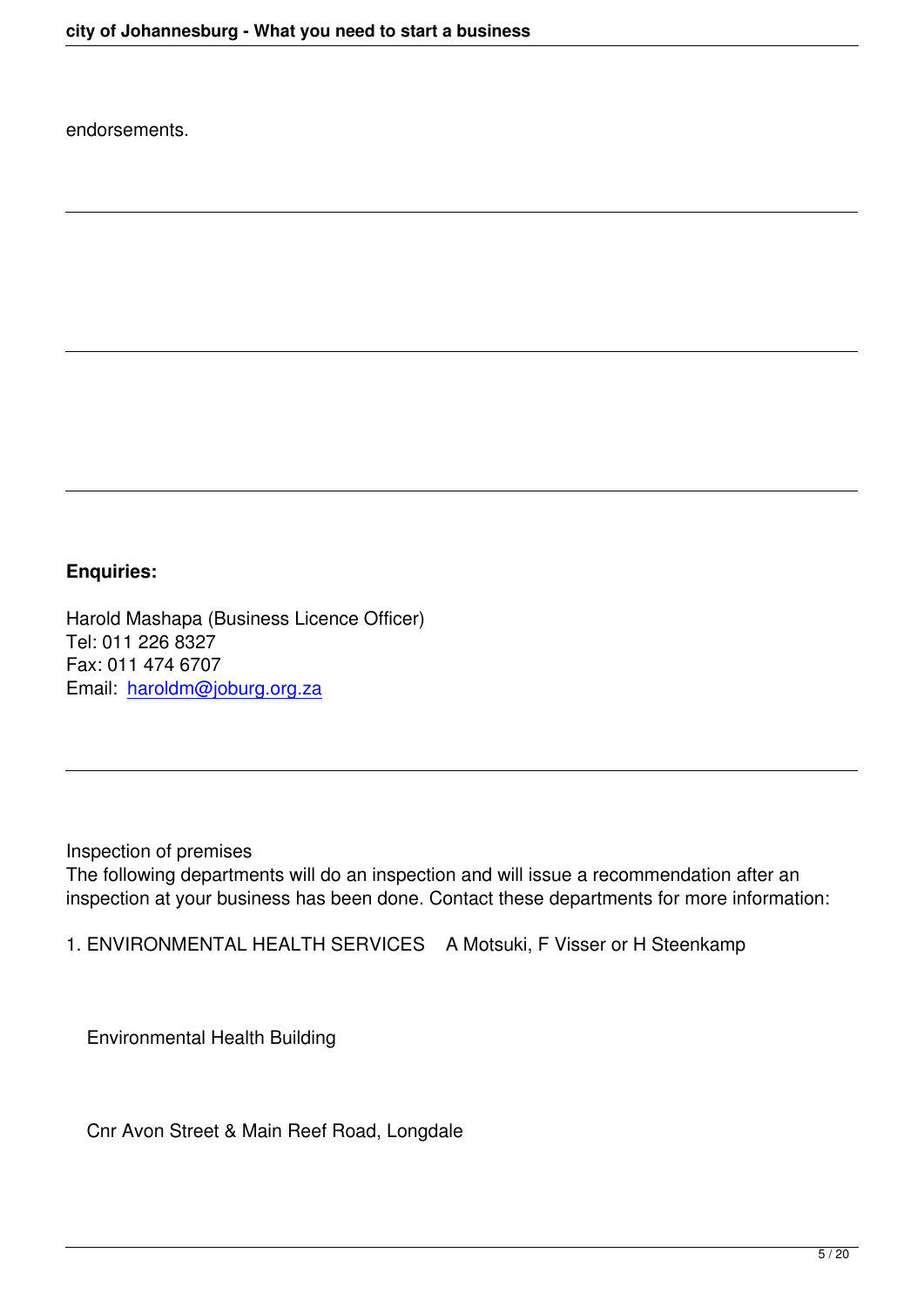Tel: 011 226 8300 Fax: 011 474 6707

2. NOISE AND AIR POLLUTION CONTROL G Dhlamini

Environmental Health Building

Cnr Avon Street & Main Reef Road, Longdale

 Tel: 011 226 8300 Fax: 011 474 6707

3. METROPOLITAN PUBLIC AND SAFETY AND EMERGENCY SERVICE - FIRE SAFETY D Konqobe (from 7.30am - 9am)

Street Level, B Block

Civic Centre

158 Civic Boulevard

Braamfontein

Tel: 011 407 6374/5 Fax: 011 339 1532 (R195.00 inspection fee is payable with any new applications)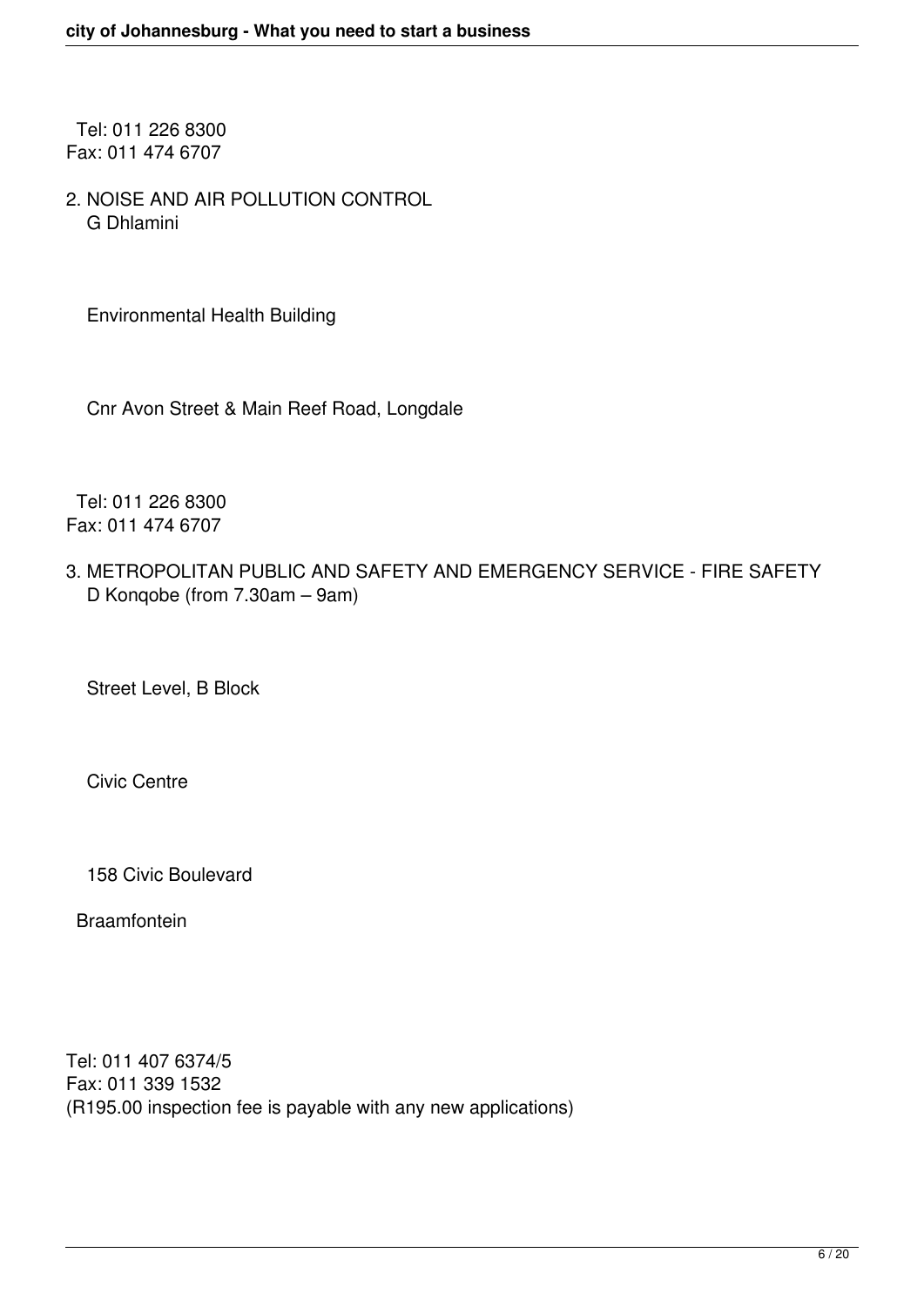4. URBAN PLANNING UNIT L Oakenfull (Information & Direction, from 8am – 1pm only) 7th Floor A Block Civic Centre 158 Civic Boulevard Braamfontein Tel: 011 407 6231 Fax: 011 339 3368

5. BUILDING CONTROL UNIT Paul Cilliers (from 8am - 10am only) 4th Floor, Roodepoort Civic Centre 100 Christiaan De Wet Road Roodepoort Tel: 011 761 0472 Fax: 011 472 3483

Albert Van Der Walt (from 8am - 10am only) B-block, Sandton Civic Centre

Cnr West and Rivonia roads

 Sandown Tel: 011 881 6320 Fax: 011 881 6205

Other licensing bodies

## **Registrar of Companies**

Contact the Registrar of Companies to register as a company. Tel: 0861 843 384 Fax: 0861 843 888

## **Liquor licences**

To apply for a liquor licence, contact the liquor officer at your nearest police station or the Liquor Board: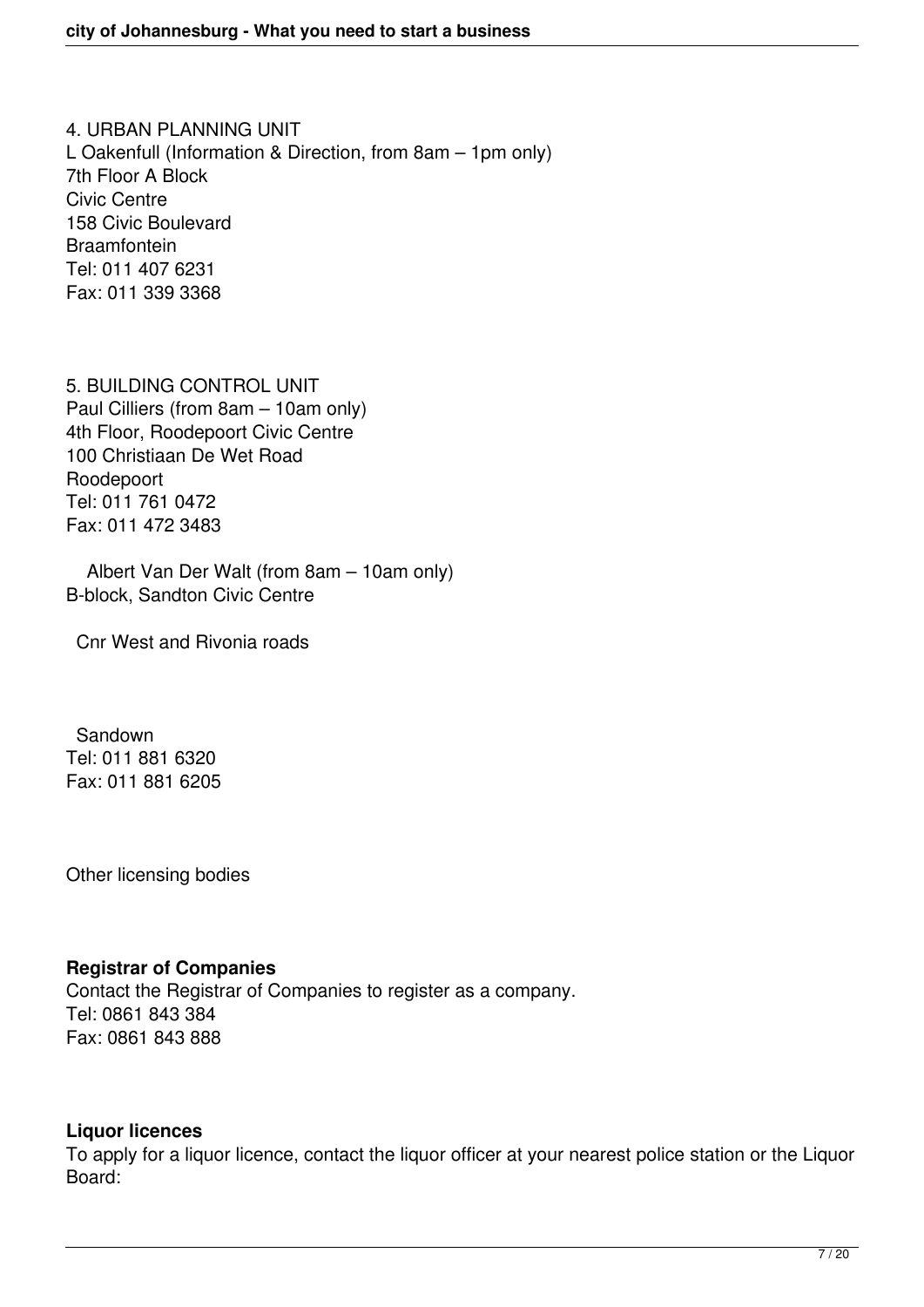Matlotlo House

94 Main Street, cnr of Harrison Street

Johannesburg

 Tel: 011 355 8099 Fax: 011 355 8083

## **Music rights**

You also must apply to the South African Music Rights Organisation (SAMRO) to play any kind of music.

20 De Korte Street **Braamfontein** 2001 Tel: 011 712 8000 Fax: 011 403 1934 email: customerservices@samro.org.za

#### **For street traders**

Contact the Johannesburg Metro Police Department (Hawker Unit)

Zed Mangaliso Metro Police Offices Cnr Village and Loveday roads Wemmer Johannesburg Block F, Room 20 Tel: 011 490 1765/77 Fax: 011 490 1665

The City's policy on business licences The City of Johannesburg's policy is set out in a number of annexures.

*Download the following document is Adobe Acrobat format.*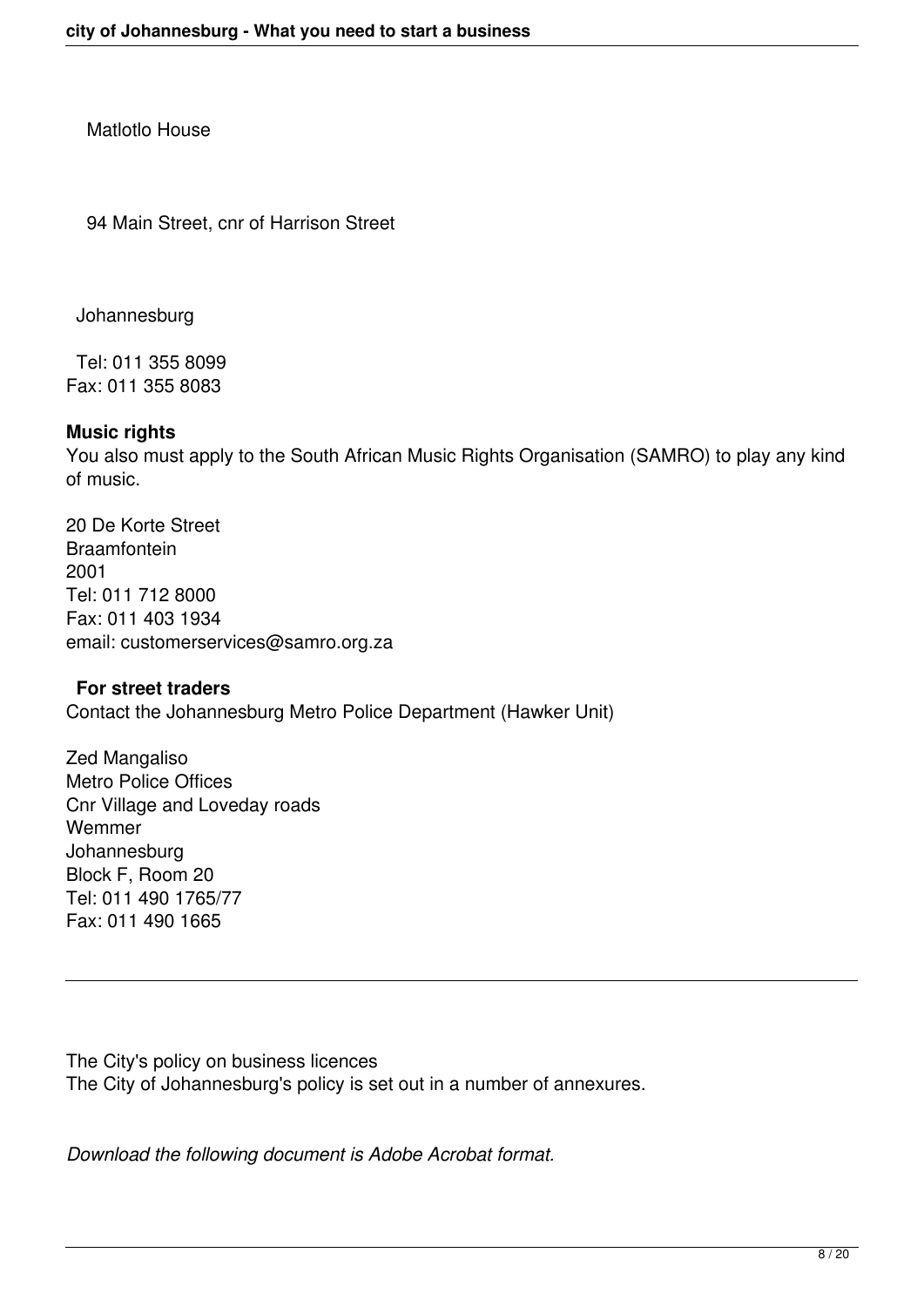**[Annexure A](http://www.joburg-archive.co.za/business/AnnexureA.pdf)** [202kb] Policy for the implementation and enforcement of the Businesses Act 71 of 1991

**[Annexure A1](http://www.joburg-archive.co.za/business/AnnexureA1.pdf)** [101kb] Schedule 1:Businesses in respect of which a licence is required

#### **[Annexure B](http://www.joburg-archive.co.za/business/AnnexureB.pdf)** [200kb]

Legislative process guidelines for the issuing, refusal, withdrawal and suspension of business licences, and the amendment or revoking of conditions

**[Annexure C](http://www.joburg-archive.co.za/business/AnnexureC.pdf)** [229kb]

Protocol that has to be followed by business licence officers when implementing and enforcing the Businesses Act 71 of 1991 and the council's policy for the implementation of the Act

## **[Guidelines and protocol](http://www.joburg-archive.co.za/business/Policybusinessesact.pdf)** [177kb]

Policy, legislative process guidelines and protocol for the implementation and enforcement of the Businesses Act 71 of 1991

The tariffs

The City of Johannesburg has amended its [Environmental Health Services tariffs](http://www.joburg-archive.co.za/2012/tariffs/annexure9_201213.pdf) [PDF] with effect from 1 July 2012.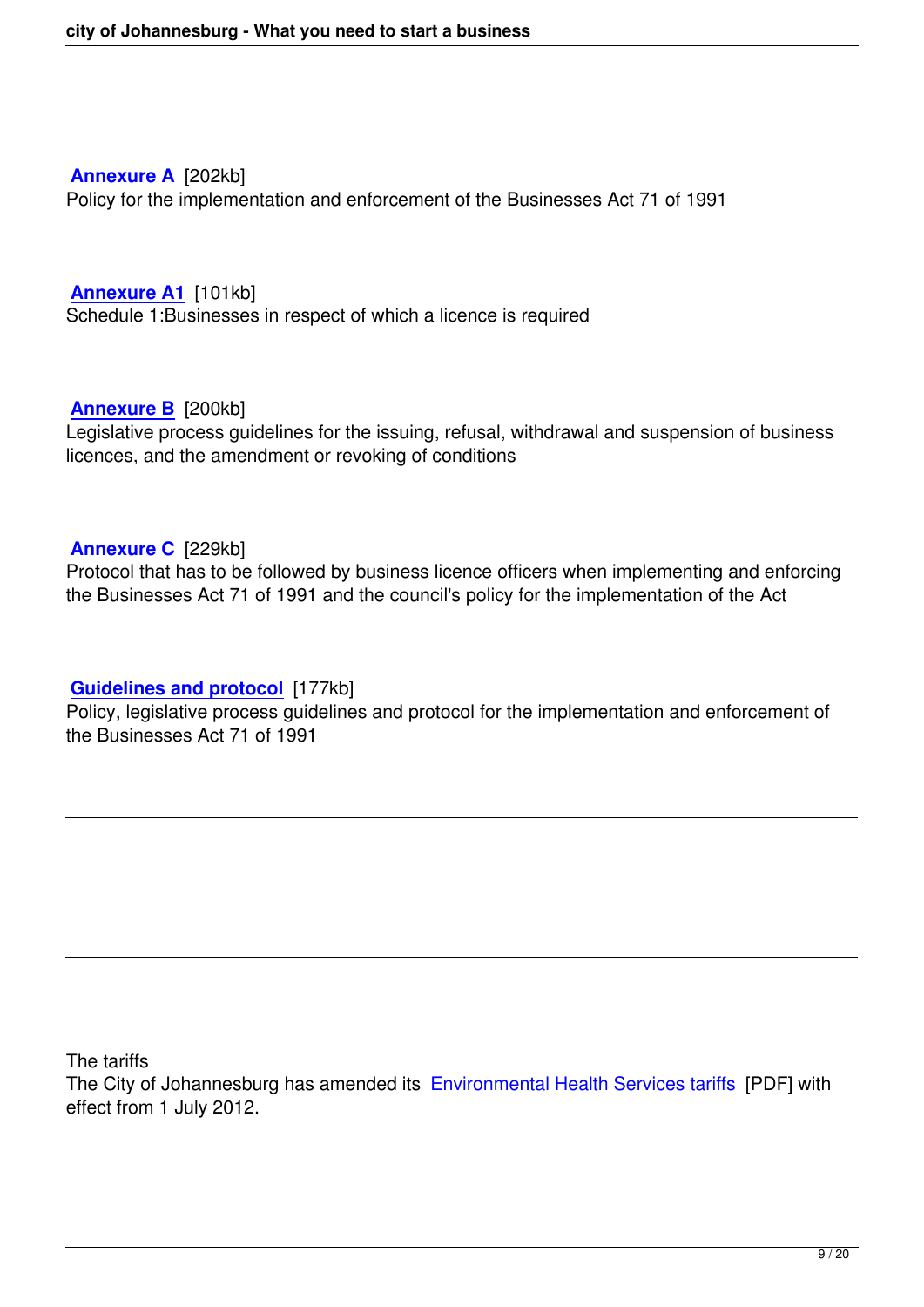## **Service Recommended Tariff**

Application to conduct a business of:

(a) Food from a fixed premises

(b) Vending Food

(c) Escort agencies, night clubs, massage parlours and adult clubs

(d) Other licences in terms of Schedule 1 of the Act

R

570.00

185.00

2860.00

570.00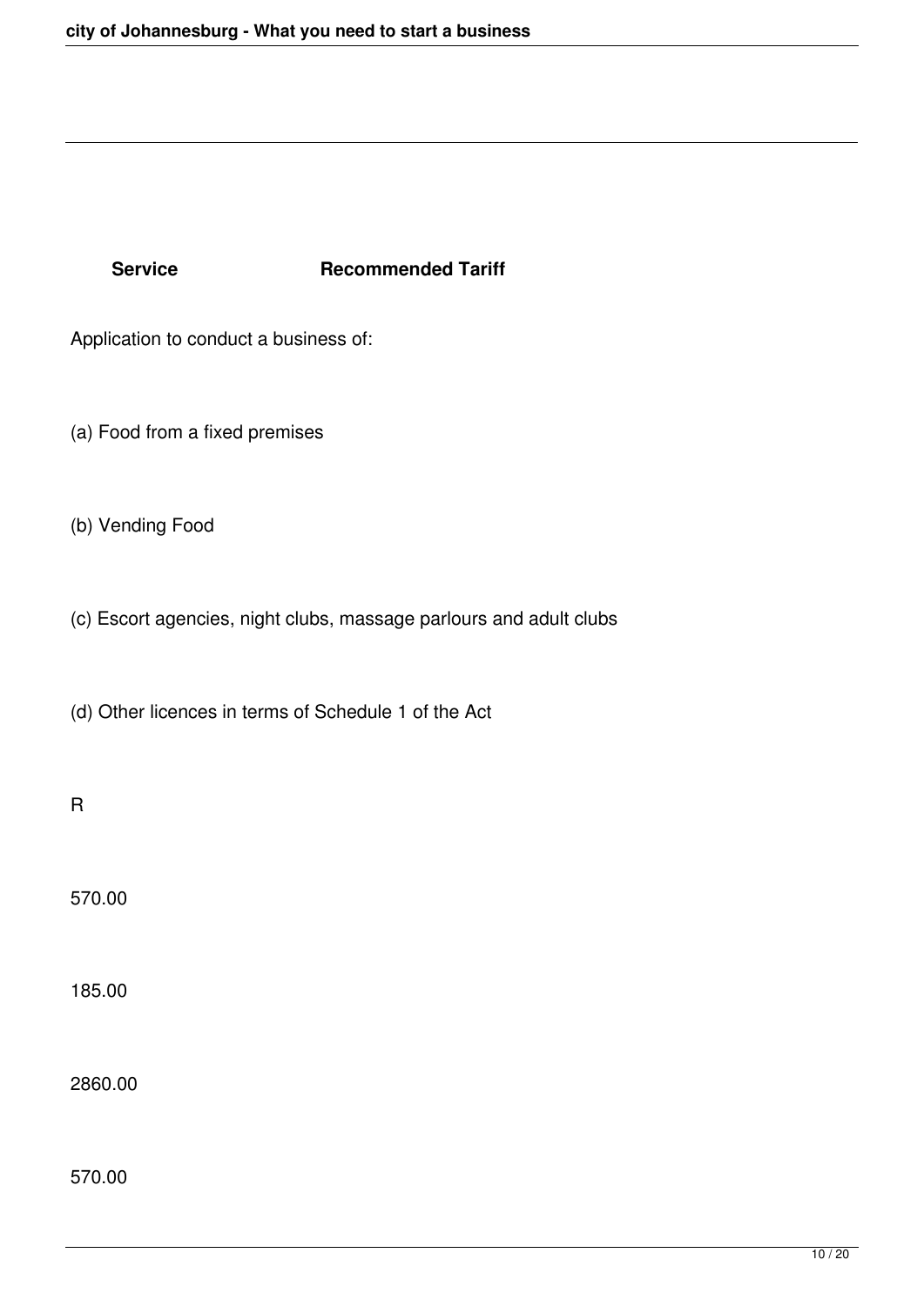Issuing of a duplicate licent06.00 The provision of reasons bothe Licensing Authority Amendment of a License **195.00**  Amendment of a condition on the endorsements to an issued licence 135.00 Copies of a document  $peD2Ege (A4)$ Re-inspection of a food premises for the removal of a prohibition Issuing of an export certificate foodstuffs Sampling and analysis of **bood boles** intended for human consumption Sampling and analysis of 360000munal swimming pool Issuing of a permit for a sb55cc0to remove human excrement Issuing of a permit for the 555tallation of a sewer works Issuing of a permit for the 555 nd0 cting of an offensive trade Issuing of a permit for the 555 nd Octing of a hairdressing, beauty and/or cosmetology service Issuing of a permit for the lastillating of an informal hairdressing, beauty and/or cosmetology service Issuing of a permit to conduction accommodation establishment Issuing of a permit to conduction oursing home used for maternity, medical and surgical purposes Issuing of a permit to condubtable are service Issuing of a permit for the **555.00** of poultry Issuing of a permit for the **555.00** of rabbits Issuing of a permit to conductable a kennel or cattery Issuing of a permit to keep 556020 ngerous animal Issuing of a permit to keep 556.00 Issuing of a permit to condubta a Children's Home Impoundment of Cattle, H225690 Mules, Donkeys and other large Animals Impoundment of Dogs, cats 5.00 other small pets Impoundment of Goats, Sheep and other similar sized Animals Impoundment of Pigs 145.00 Impoundment of Poultry 95.00 Impoundment of Wild Animation Daily Holding Tariff for Cattle, Ohorses, Mules, Donkeys and other large Animals Daily Holding Tariff for Dogs, O ats and other small Pets Daily Holding Tariff for Goats) Sheep and other similar sized Animals Daily Holding Tariff for Pigs .00 Daily Holding Tariff for Polotion Daily Holding Tariff for Wild Animals Issuing of Destruction of F555d00ertificates Vacant properties – Per trebsaction after referral to contractor for cleaning where owner has failed to Erection of "no dumping" 8240.00 Issuing of a permit to kee**p 55009** Issuing of a permit to keep 55.00 Issuing of a permit to introduce Milk and/or Milk products into the Municipal area for human consumpt Cutting of grass, undergrowth, weeds, and/ or vegetation to a maximum height of 150mm above ground Cutting of grass to many channel and shall include the shall include the shall include the shall include the shall include the satisfaction of the Counch per m2

Cutting of reeds to a maximum height of 150mm above ground level per m2, which shall include the s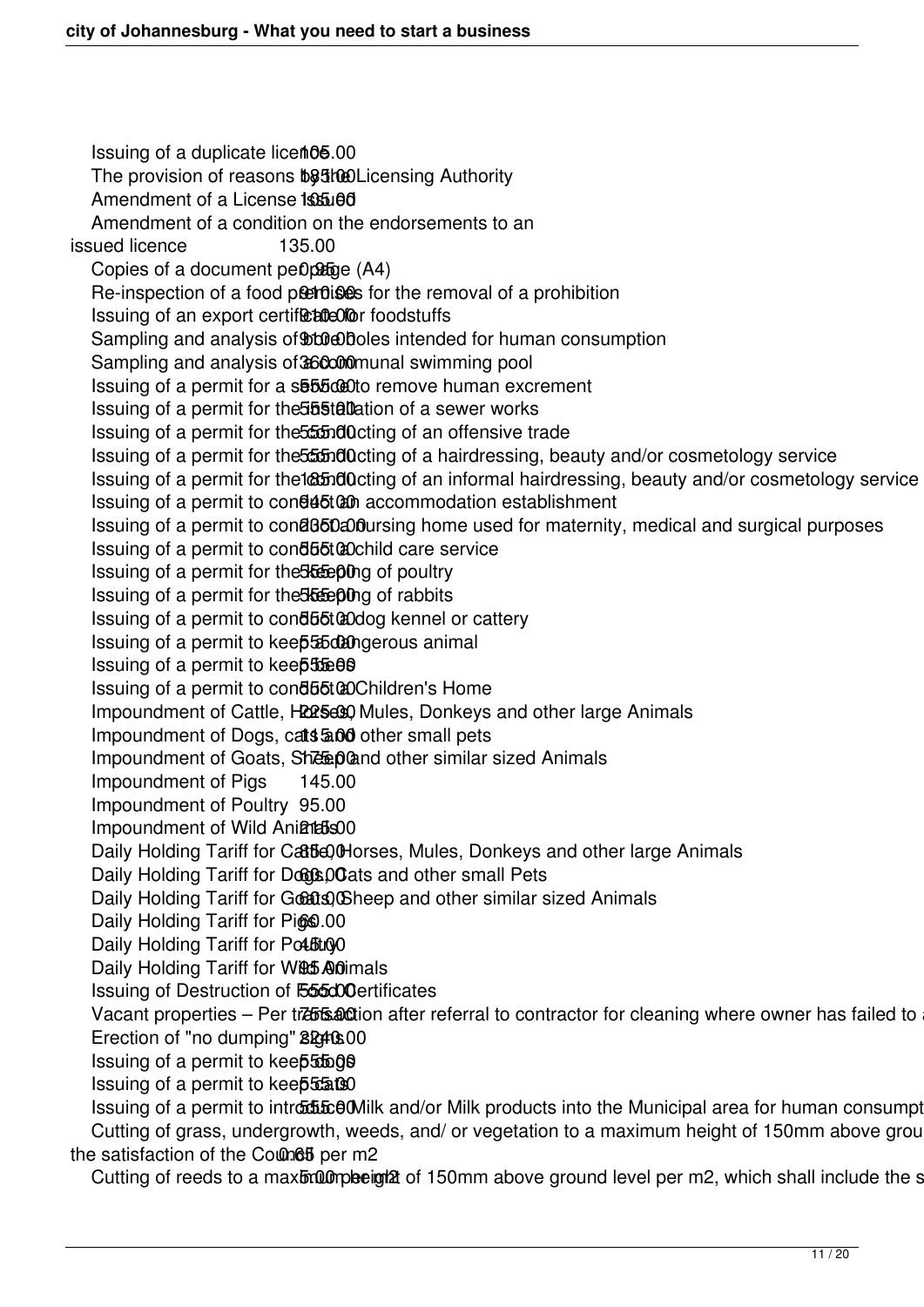Pruning of a tree, which shall include the removal of the resultant spoils to the satisfaction of the Council Cutting of a tree to ground lebel Owperthreleall include the removal of the resultant spoils to the satisfact Cutting of shrubs to ground DeOel perhist must all include the removal of the resultant spoils to the satisfaction of the Council 100.00 per sharp of the Council 100.00 per sharp of the Council 100.00 per sharp of the Coun Removal of waste material 40.00 peatisfacting of the Council per 1000 kg or part thereof

Offences and fines The Business Act 71 of 1991 sets a out a number of offences concerning business licences.

#### $Numb@ffe$ **Deectopleo negulation ce**

 $SdZf6062(3)(a)$ 

- Carry of business by the sale or supply of foodstaffs in the form of meals without being the holder
- Carry on of a business of:
	- providing Turkish baths, saunas or other health baths without being the holder of an apposite
	- providing message or infra red treatment without being the holder of an apposite licence for the
	- making the services of an escort available to another person without being the holder of an apposite in
	- keeping three or more coin/coin token/disc operated contrivances for the playing of any game
	- keeping three or more snooker or billiard tables without being the holder of an apposite licence
	- keeping or conducting a night club or discotheque without being the holder of an apposite lice
	- keeping or conducting a cinema or theatre without being the holder of an apposite licence for
	- conducting adult premises referred to in section 24 of the films and publications Act, 1996 with

R2000

R1000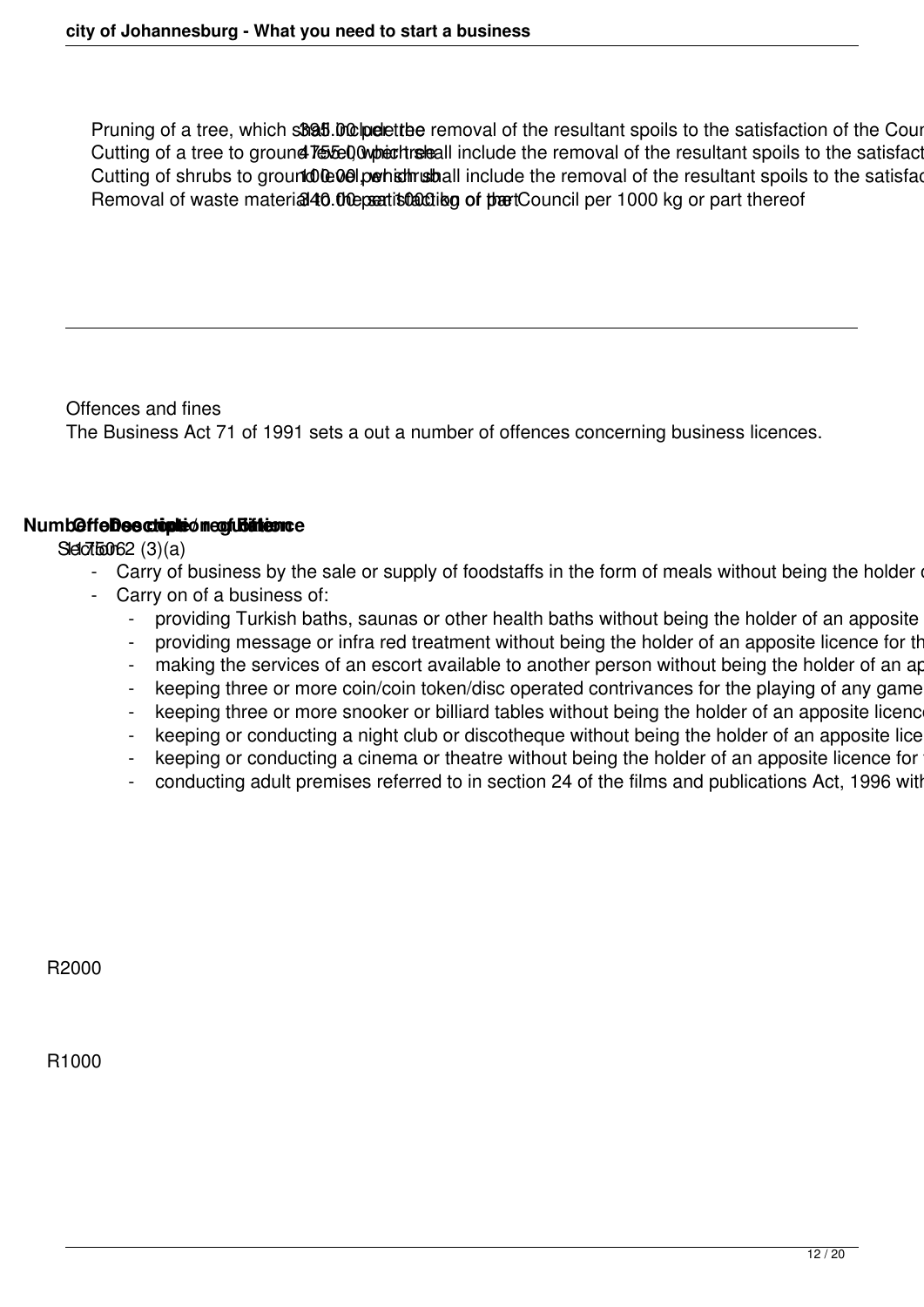| R1000 |  |  |  |
|-------|--|--|--|
| R1500 |  |  |  |
| R1000 |  |  |  |
| R1000 |  |  |  |
| R2000 |  |  |  |
| R1000 |  |  |  |
|       |  |  |  |

## R1500

Section 2(8) and the business in hawking of meals without being the holder of a hawkers licence Section 2(3) 30752 Carry 10 a condition

Regulation Bail to pooduce a licence on request by an inspector

R**egzbato**n BefoseRo0tail, without just course, to answer any question which an Inspector has put to him or R**egztato**n **Staces Ra stat**ement to an Inspector, which is false or misleading, knowing it to be false or mislea R**egztation BindeRs1500**bstructs an Inspector in the exercise, carrying out or performing of his powers, duti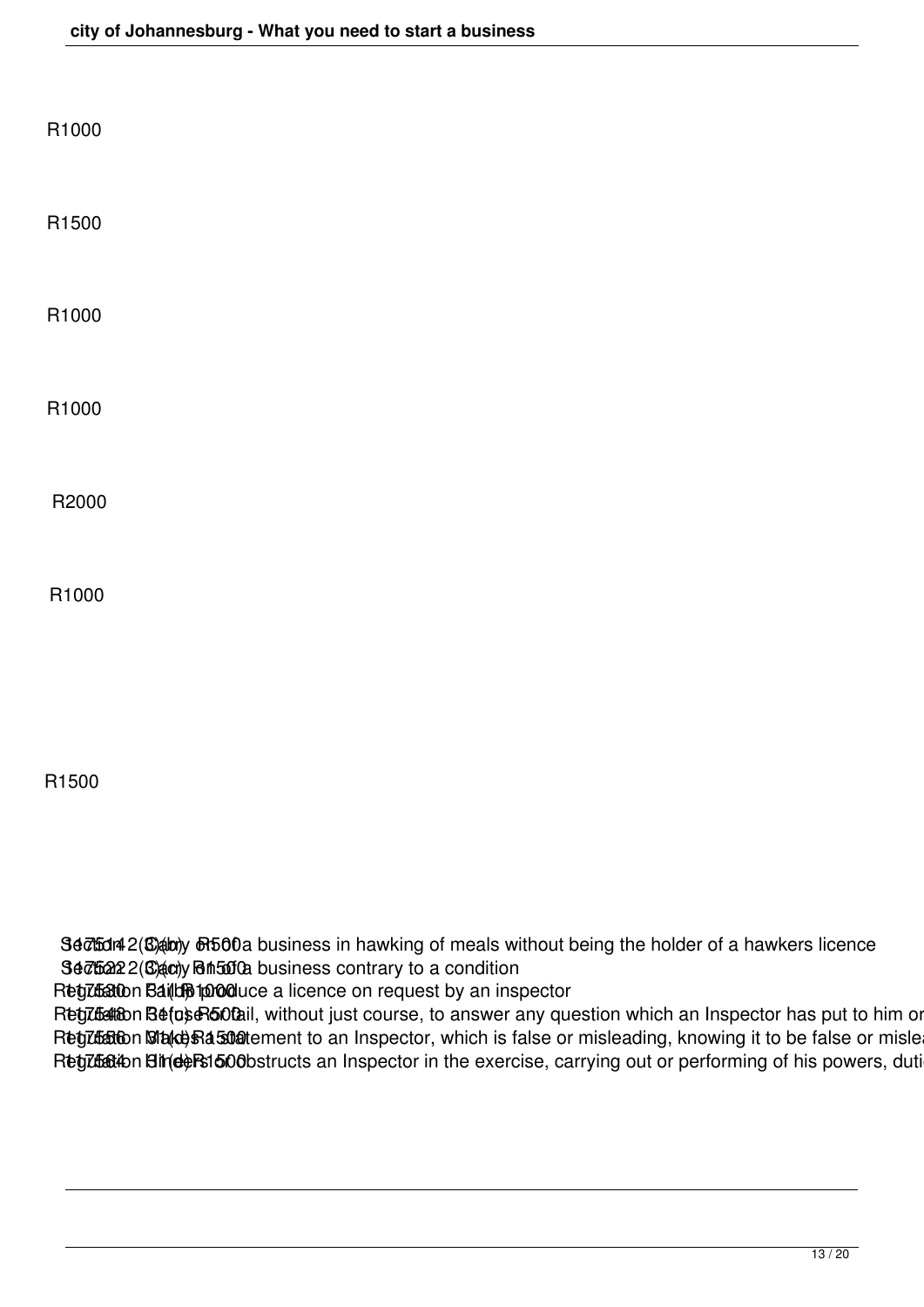Business licensing regional information

Information on the regional offices

**Region Name Telephone Number and Celax Number and E-mail** 

A

Farlett Blignout

011 237 8011 083 467 5543

011 314 1716 christat@joburg.org.za

 Alphen square North Unit 7 C/o Goerge and 16Th Ave Randjes Park **Midrand** 

B

Harold Mashapa

011 226 8300/27 082 559 3785

011 226 8300/28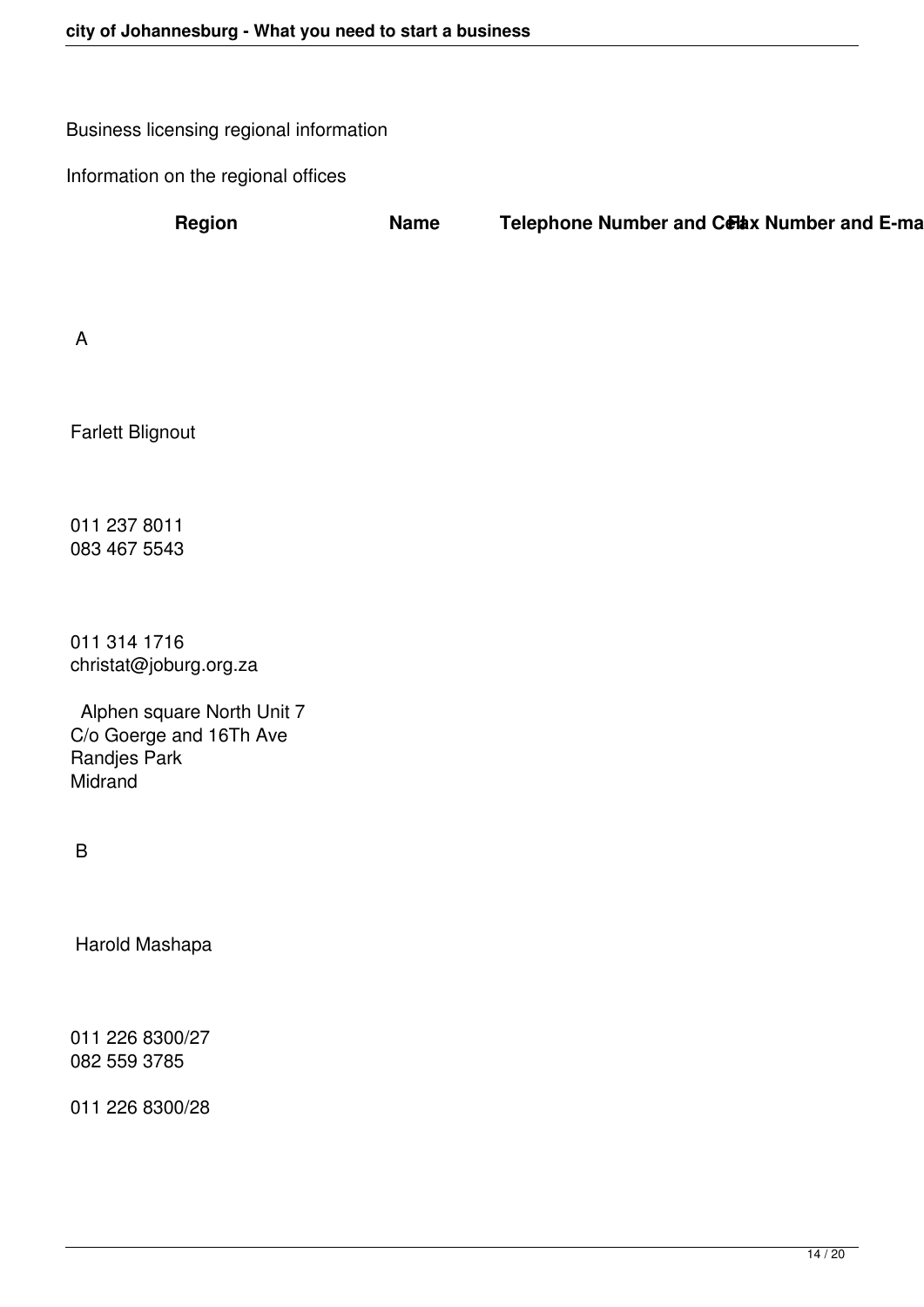011 474 6707 gertd@joburg.org.za

011 474 6707 haroldm@joburg.org.za

Environmental Health Offices C/o Avon and Main Reef Roads Longdale/ Langlaagte

C

Elize Van der Walt

Raymond Baynes

011 761 0222 083 409 8290

011 761 0280 083 408 7400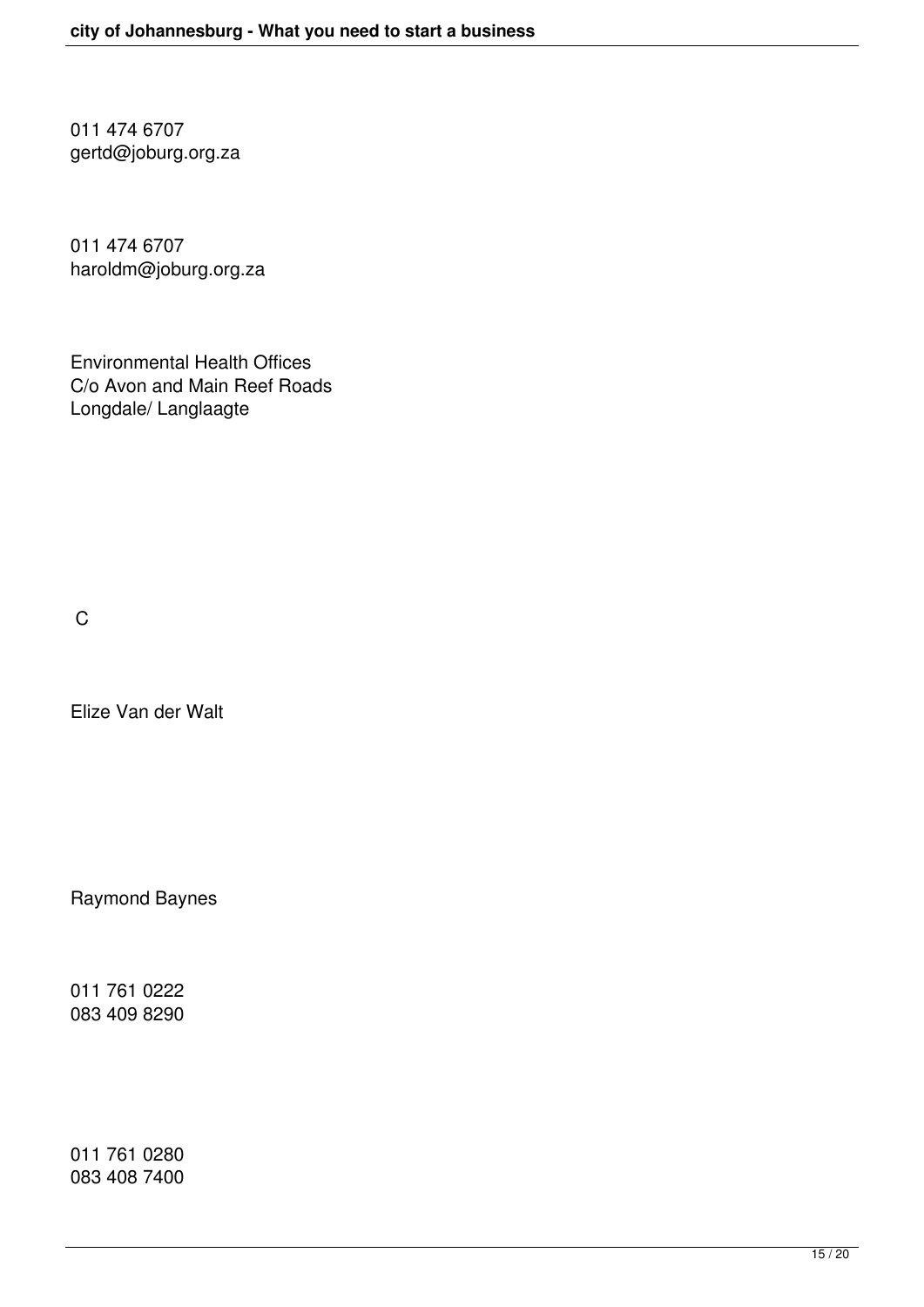011 761 0205 elizev@joburg.org.za

011 761 0205 raymondb@joburg.org.za

2nd Floor Roodepoort Civic Centre 100 Christiaan De Wet Road Florida Park Roodepoort

D1

Raymond Mothapa

011 986 0188 083 462 4857

011 986 0319 Raymondm@joburg.org.za

Jabulani Civic Centre 1 Koma Street Jabulani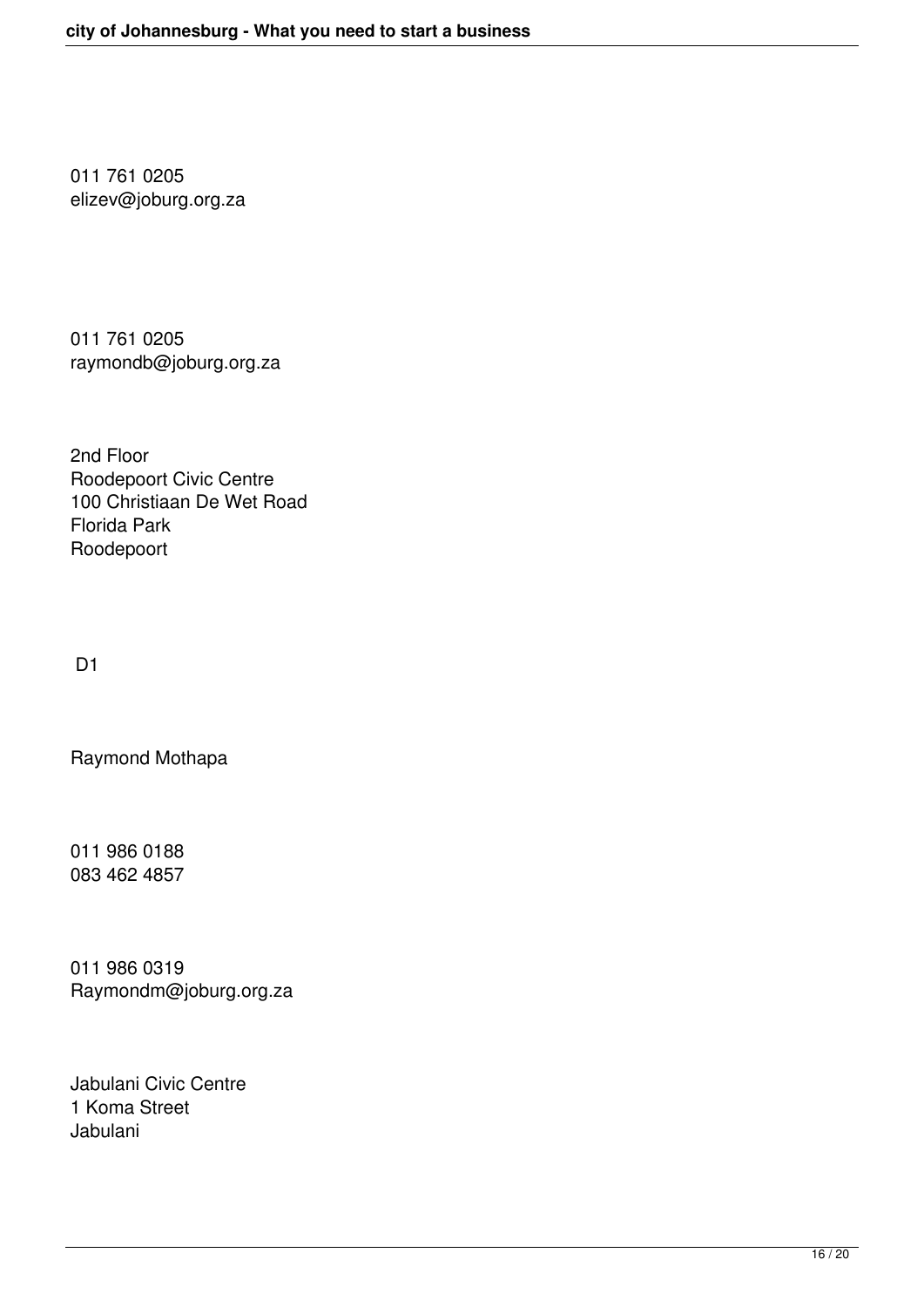D<sub>2</sub>

Olinah Monama

011 933 2422 083 462 3317

011 933 2426 or 011 933 1676

Environmental Health Offices C/o Old Potch Road and Nicholas Street Zone 6 Diepkloof

E

Karl Zastrau

Map Botha

011 881 6464 083 706 2570

011 881 6347 083 706 2557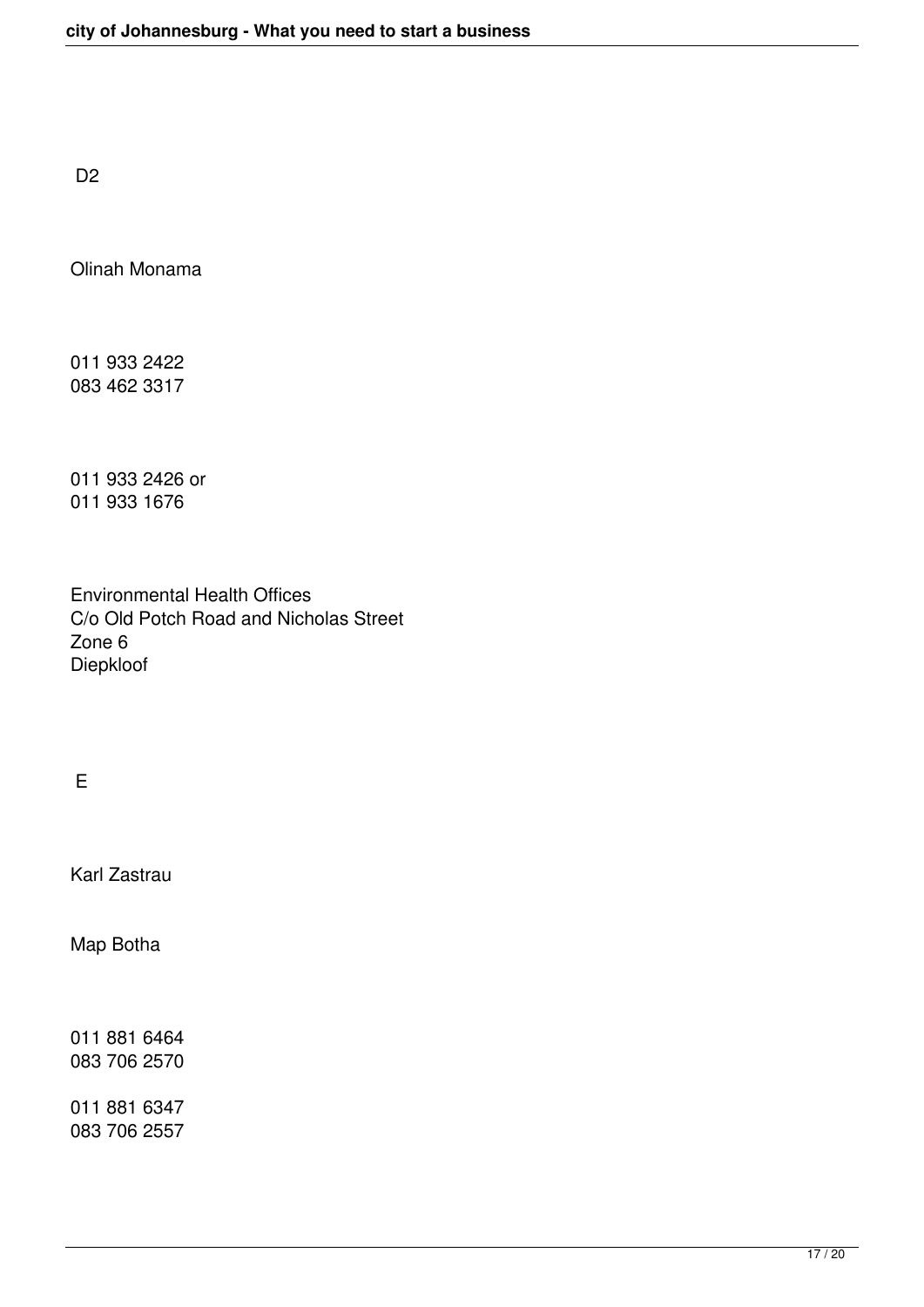011 881 6626 karlz@joburg.org.za

011 881 6626 No e-mail, no computer

7th floor A - block Sandton Civic Centre C/o Rivonia Road and West Street Sandown

F1

Beauty Sibanyoni

011 376 8602 083 406 9826

011 376 8594 beautys@joburg.org.za

People Centre CJ Cronje Building 80 Loveday Street c/o Bree Street Johannesburg

F2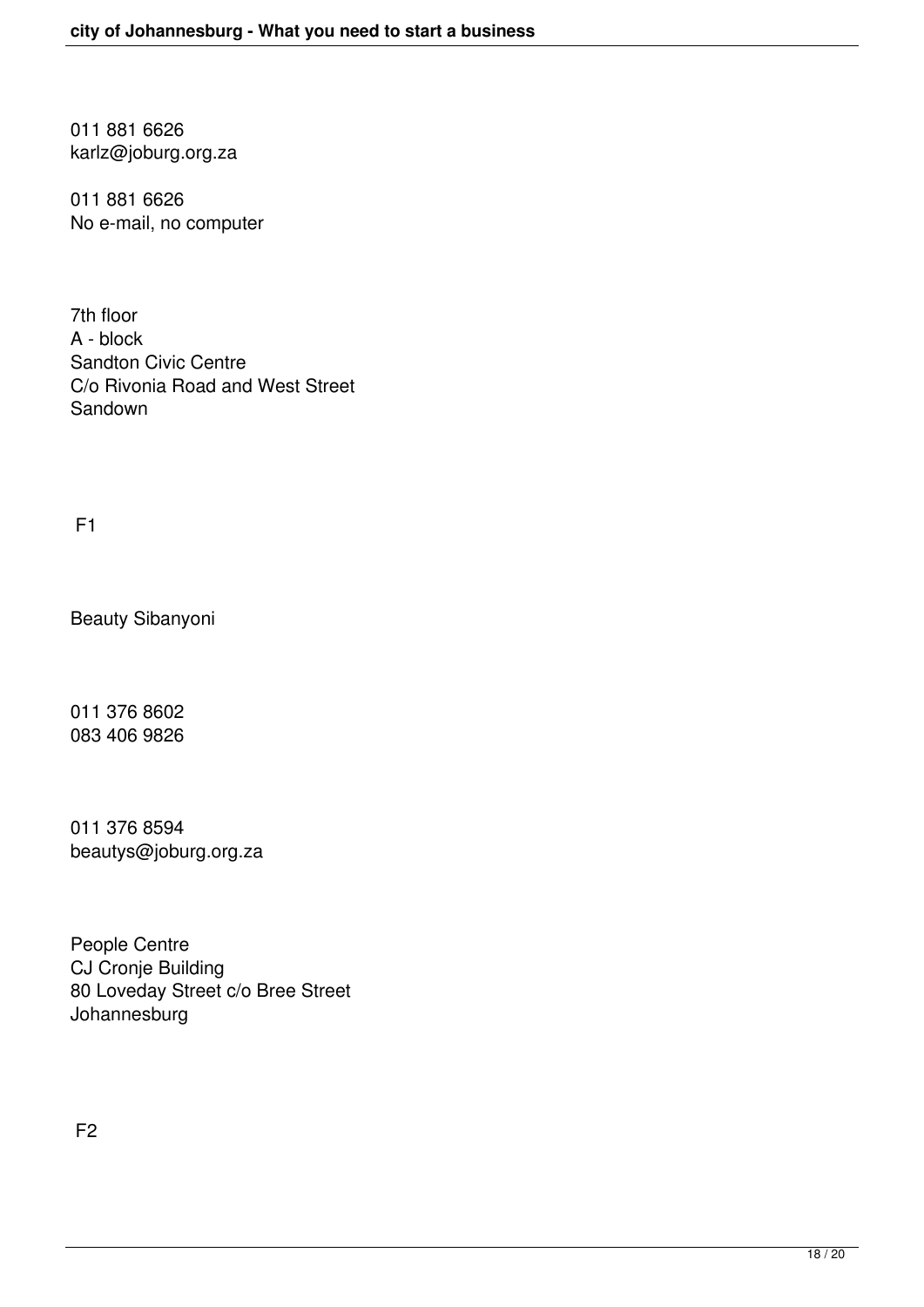Elvis Moshoma

011 681 8267 082 824 0722

011 681 8211 elvism@joburg.org.za

Eureka House C/o Marlborough and Rossetenville Roads Springfield

G

Jabulani Boya

Henry Van Eden

011 213 0144 082 371 8690